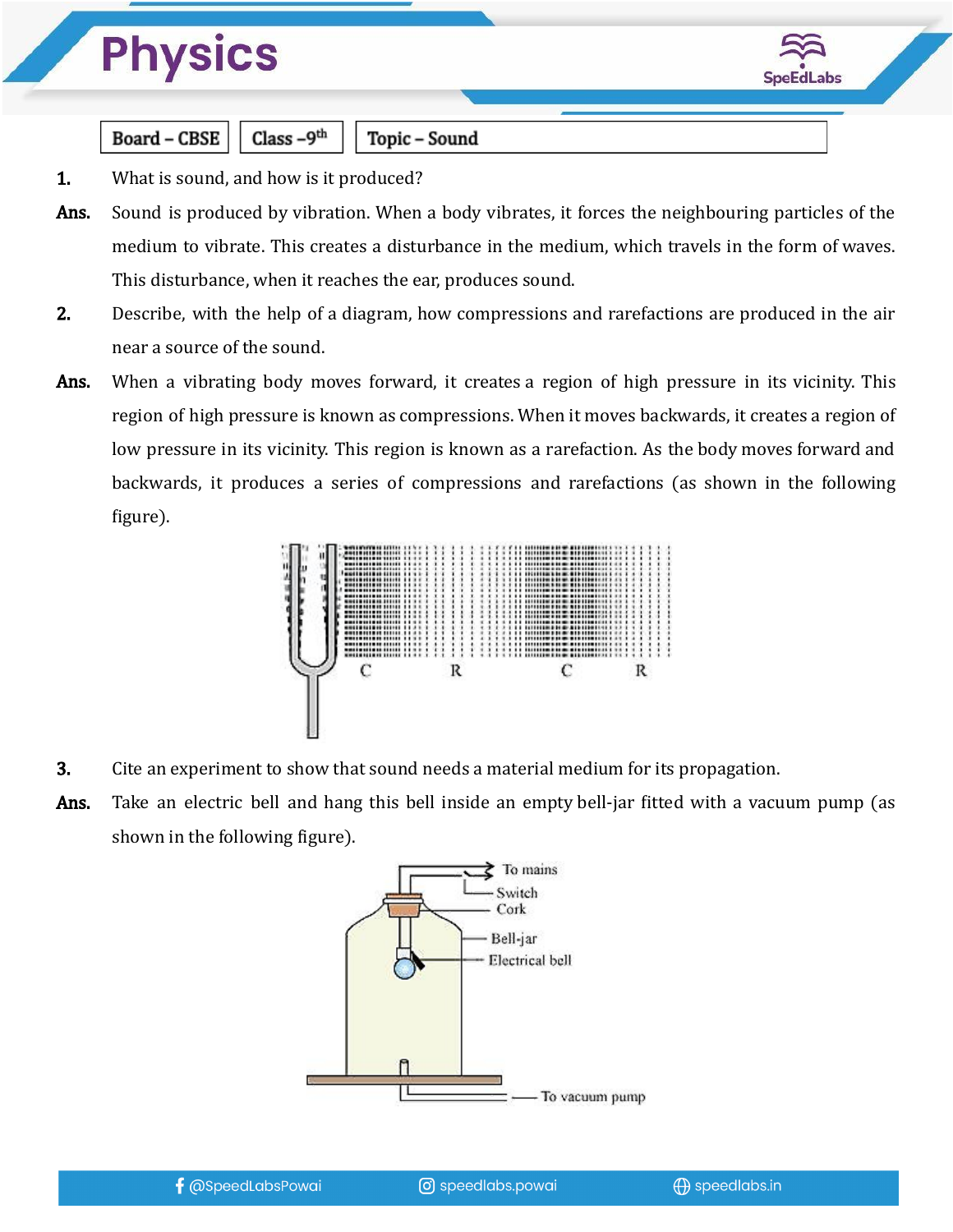

Initially, one can hear the sound of the ringing bell. Now, pump out some air from the bell-jar using the vacuum pump. It will be observed that the sound of the ringing bell decreases. If one keeps on pumping the air out of the bell jar, then the glass jar will be devoid of any air at one point. At this moment, no sound can be heard from the ringing bell, although one can see that the prong of the bell is still vibrating. When there is no air present inside, we can say that a vacuum is produced. Sound cannot travel through a vacuum. This shows that sound needs a material medium for its propagation.

- 4. Why is a sound wave called a longitudinal wave?
- Ans. The vibration of the medium that travels along or parallels the wave's direction is called a longitudinal wave. In a sound wave, the particles of the medium vibrate in the direction parallel to the propagation of disturbance. Hence, a sound wave is called a longitudinal wave.
- 5. Which characteristics of the sound helps you to identify your friend by his voice while sitting with others in a dark room?
- Ans. Quality of sound is that characteristic that helps us identify a particular person. The sound produced by two persons may have the same pitch and loudness, but the quality of the two sounds will be different.
- 6. Flash and thunder are produced simultaneously. But thunder is heard a few seconds after the flash is seen. Why?
- **Ans.** The speed of sound (344 m/s) is less than the speed of light(3×10<sup>8</sup> m/s). The sound of thunder takes more time to reach the Earth as compared to light. Hence, a flash is seen before we hear thunder.
- 7. A person has a hearing range from 20 Hz to 20 kHz. What are the typical wavelengths of sound waves in air corresponding to these two frequencies? Take the speed of sound in air as 344 m  $\rm s^{-1}$ .
- Ans. For a sound wave.

Speed = Wavelength  $\times$  Frequency

$$
v=\lambda\times v
$$

Given that the speed of sound in air  $=$  344 m/s

(i) For,  $v = 20$  Hz

$$
\lambda_1 = \frac{v}{v_1} = \frac{344}{20} = 17.2 \, m
$$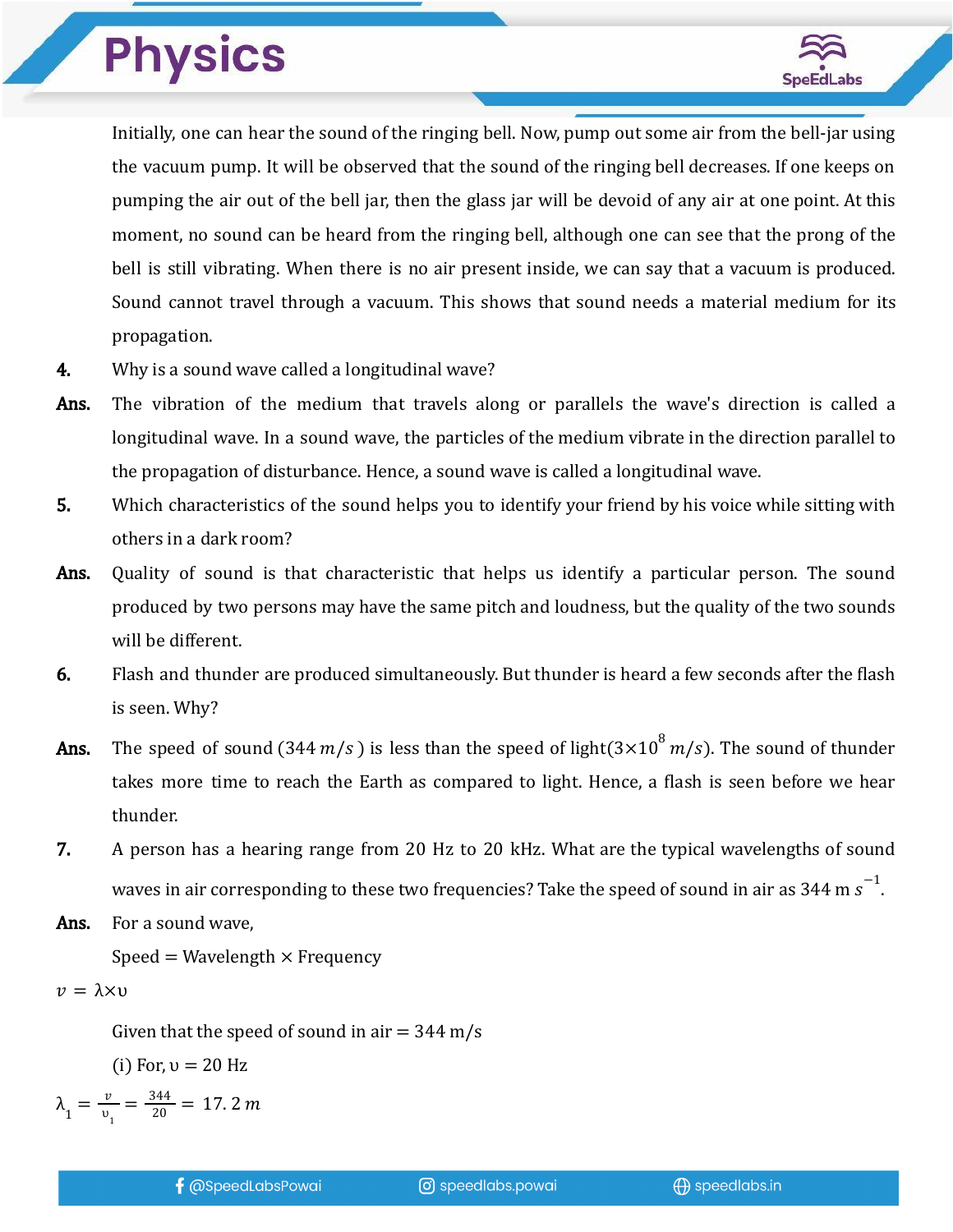

(ii) For,  $v_2 = 20000$  Hz

$$
\lambda_2 = \frac{v}{v_2} = \frac{344}{20000} = 0.0172 \, m
$$

Hence, for humans, the wavelength range for hearing is 0.0172 m to 17.2 m.

- 8. Two children are at opposite ends of an aluminium rod. One strikes the end of the rod with a stone. Find the ratio of times taken by the sound wave in the air and aluminium to reach the second child.
- Ans. Let the length of the aluminium rod be d.

Speed of sound wave in aluminium at 25°C,  $v_{_{AI}} = 6420 \, m s^{-1}$ 

Therefore, time taken by the sound wave to reach the other end,

$$
t_{AI} = \frac{d}{v_{AI}} = \frac{d}{6420}
$$

Speed of sound wave in air at 25°C,  $v_{Air}^{} = 346 \: ms^{-1}$ 

Therefore, time taken by the sound wave to reach the other end,

$$
t_{Air} = \frac{d}{v_{Air}} = \frac{d}{346}
$$

The ratio of time taken by the sound wave in air and aluminium.

$$
\frac{t_{Air}}{t_{Al}} = \frac{\frac{d}{36}}{\frac{d}{6420}} = \frac{6420}{346} = 18.55
$$

9. The frequency of a source of sound is 100 Hz. How many times does it vibrate in a minute?

Ans. Frequency is defined as the number of oscillations per second. It is given by the relation.

$$
Frequency = \frac{Number\ of\ oscillation}{Total\ time}
$$

Number of oscillations  $=$  frequency  $\times$  Total time

Given, Frequency of sound  $= 100$  Hz

Total time  $= 1$  min  $= 60$  s

Number of oscillations/Vibrations =  $100 \times 60 = 6000$ 

Hence, the source vibrates 6000 times in a minute, producing a frequency of 100 Hz.

- 10. Does sound follow the same laws of reflection as light does? Explain.
- Ans. Sound follows the same laws of reflection as light does. The incident sound wave and the reflected sound wave make the same angle with the normal to the surface at the point of incidence. Also, the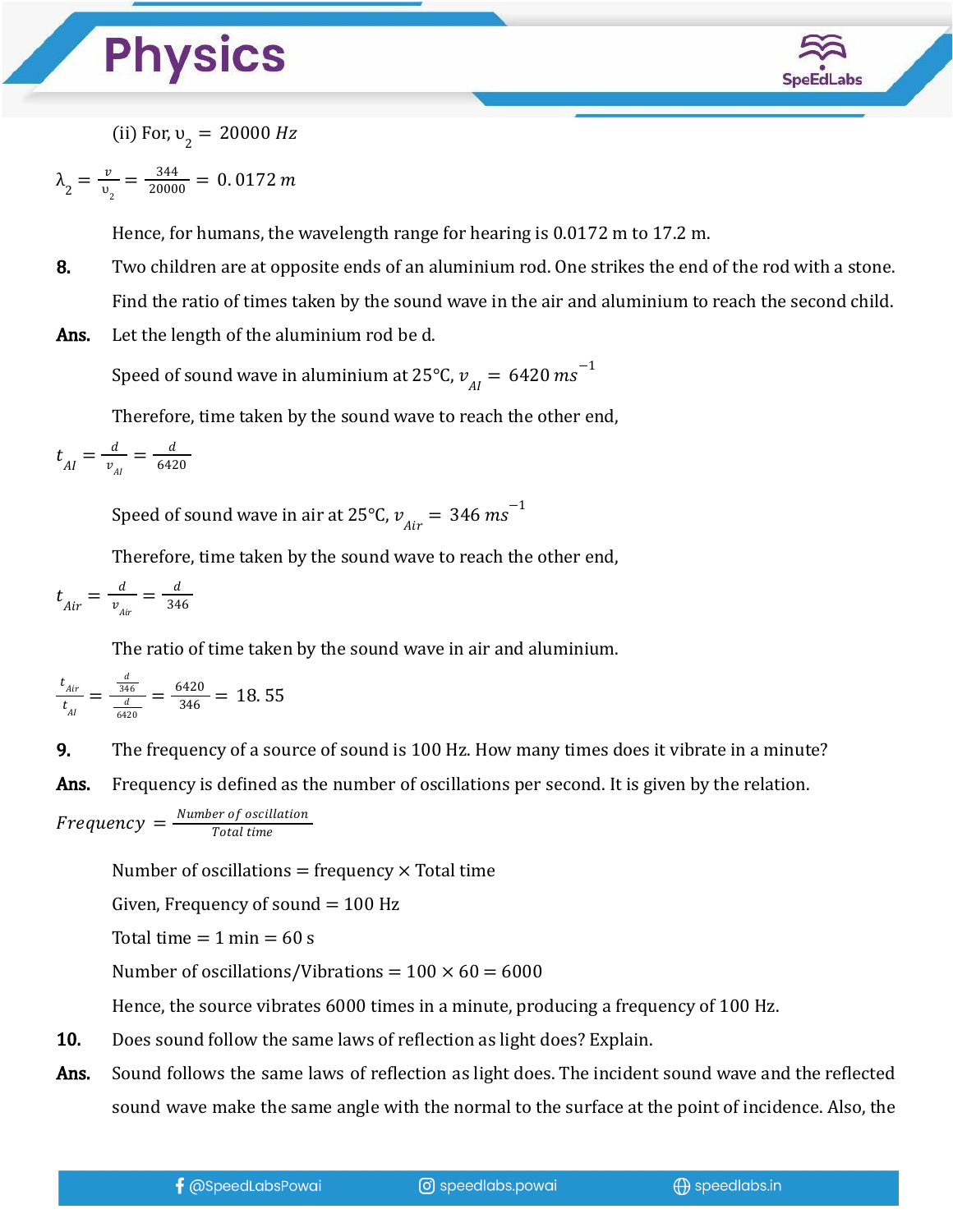

incident sound wave, the reflected sound wave, and the normal to the point of incidence lie in the same plane.

- 11. When a sound is reflected from a distant object, an echo is produced. Let the distance between the reflecting surface and the source of sound production remains the same. Do you hear echo sounds on a hotter day?
- Ans. An echo is heard when the time interval between the original and reflected sound is at least 0.1 s. The speed of sound in a medium increases with an increase in temperature. Hence, the time interval between the original and reflected sound will decrease on a hotter day. Therefore, an echo can only be heard if the time interval between the original and reflected sound is greater than 0.1 s.
- 12. Give two practical applications of reflection of sound waves.
- Ans. (i) Reflection of sound is used to measure the distance and speed of underwater objects. This method is known as SONAR.

(ii) Working of a stethoscope is also based on reflection of sound. In a stethoscope, the sound of the patient's heartbeat reaches the doctor's ear by multiple reflections of sound.

- 13. A stone is dropped from the top of a tower 500 m high into a pond of water at the tower's base. When is the splash heard at the top? Given, g = 10 m s $^{-2}$  and speed of sound = 340 m s $^{-1}$ .
- Ans. Height of the tower,  $s = 500$  m

The velocity of sound, v  $= 340$  m  $\text{s}^{-1}$ 

Acceleration due to gravity, g = 10 m  $\rm s^{-2}$ 

The initial velocity of the stone,  $u = 0$  (since the stone is initially at rest)

Time taken by the stone to fall to the base of the tower,  $t_1$ 

According to the second equation of motion.

$$
s = ut_1 + \frac{1}{2}gt_1^2
$$

 $500 = 0 \times t_1 + \frac{1}{2} \times 10 \times t_1^2$ 2

$$
t_1^2 = 100
$$
  

$$
t_1 = 10 s
$$

Now, time taken by the sound to reach the top from the base of the tower,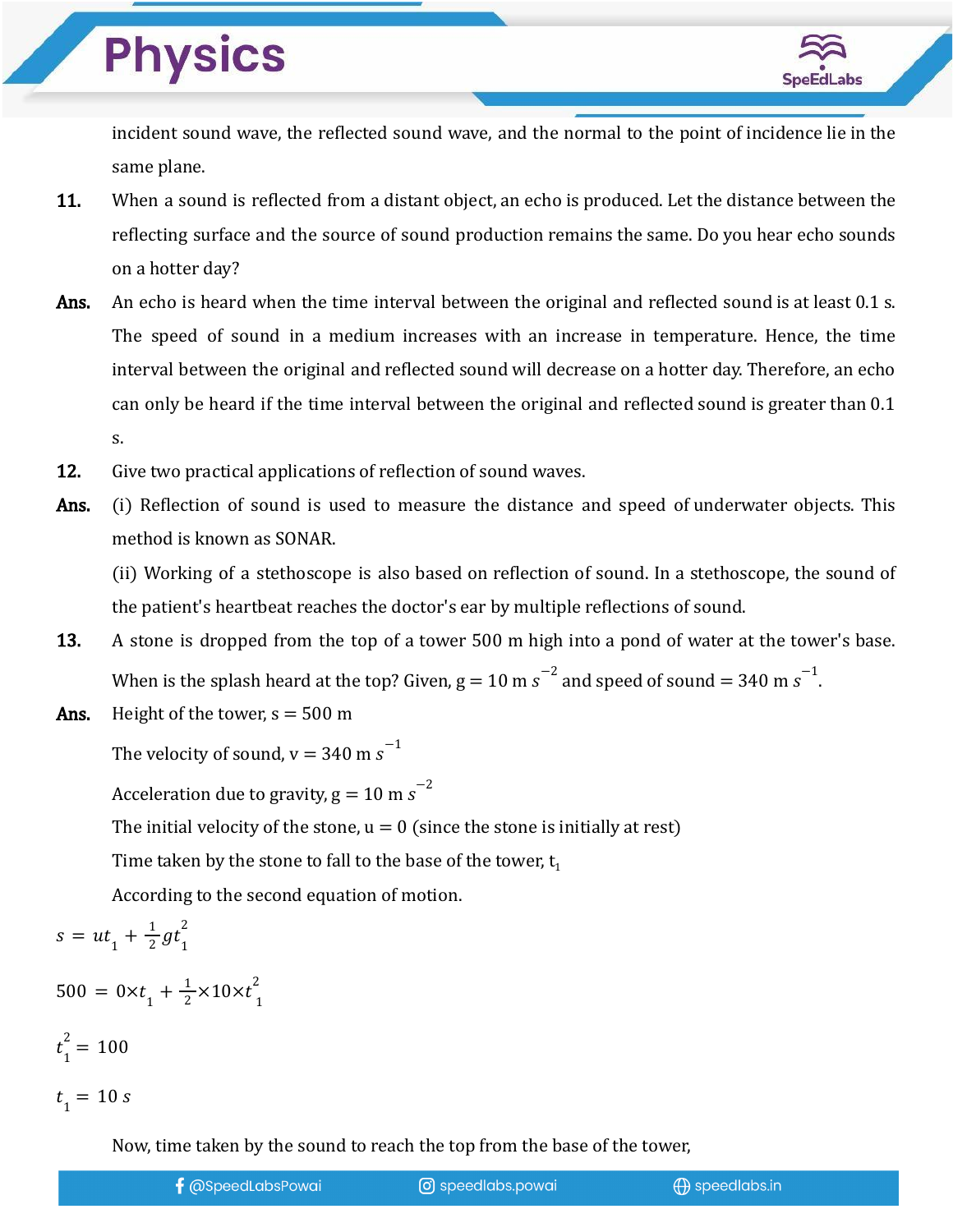

$$
t_{2}=\frac{500}{340}=1.47\;s
$$

Therefore, the splash is heard at the top after time, t Where,  $t = t_1 + t_2 = 10 + 1.47 = 11.47 s$ 

- **14.** A sound wave travels at a speed of 339 m s<sup>-1</sup>. If its wavelength is 1.5 cm, what is the frequency of the wave? Will it be audible?
- **Ans.** Speed of sound,  $v = 339$  m  $s^{-1}$ . Wavelength of sound,  $\lambda = 1.5$  cm = 0.015 m

Speed of sound  $=$  Wavelength  $\times$  Frequency

 $v = \lambda \times v$  :  $v = \frac{v}{\lambda} = \frac{339}{0.015} = 22600 \text{ Hz}$ 

The frequency range of audible sound for humans lies between 20 Hz to 20,000 Hz. Since the frequency of the given sound is more than 20,000 Hz, it is not audible.

- 15. What is reverberation? How can it be reduced?
- **Ans.** The persistence of sound (after the source stops producing sound) due to repeated reflection is known as reverberation. As the source produces sound, it starts travelling in all directions. Once it reaches the wall of a room, it is partly reflected from the wall. This reflected sound reaches the other wall and again gets reflected partly. Due to this, sound can be heard even after the source has ceased to produce sound.

To reduce reverberations, sound must be absorbed as it reaches a room's walls and ceiling. Sound absorbing materials like fibreboard, rough plastic, heavy curtains, and cushioned seats can reduce reverberation.

- 16. What is the loudness of sound? What factors does it depend on?
- Ans. A loud sound has high energy. Loudness depends on the amplitude of vibrations. Loudness is proportional to the square of the amplitude of vibrations.
- 17. Explain how bats use ultrasound to catch prey.
- Ans. Bats produce high-pitched ultrasonic squeaks. These high-pitched squeaks are reflected by objects such as prey and returned to the bat's ear. This allows a bat to know the distance of its prey.
- **18.** How is ultrasound used for cleaning?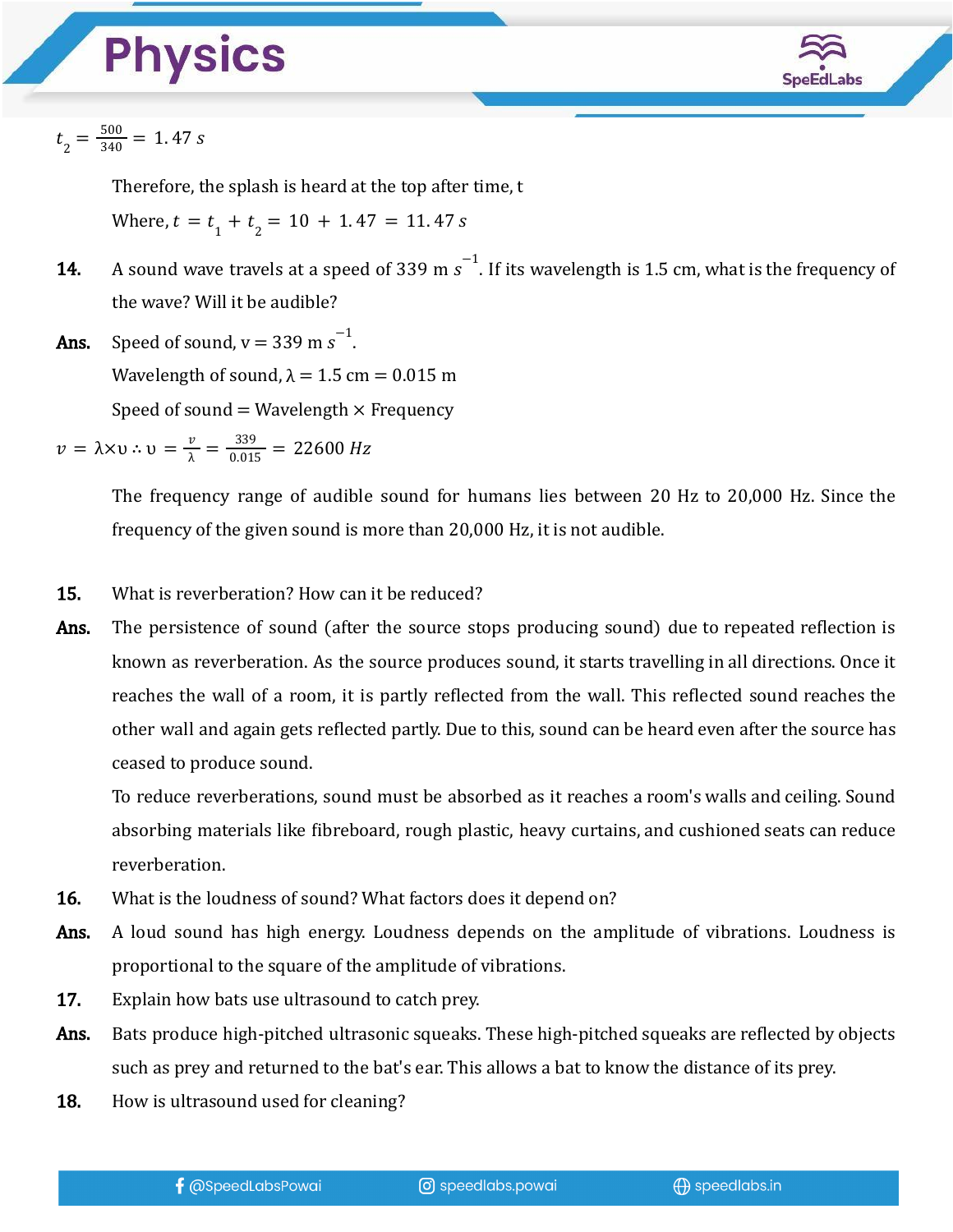

- Ans. Objects to be cleansed are put in a cleaning solution, and ultrasonic sound waves are passed through that solution. The high frequency of these ultrasound waves detaches the dirt from the objects.
- **19.** Explain the working and application of a sonar.
- Ans. SONAR is an acronym for Sound Navigation And Ranging. It is an acoustic device used to measure the depth, direction, and speed of underwater objects such as submarines and shipwrecks with the help of ultrasounds. It is also used to measure the depth of seas and oceans.



A beam of ultrasonic sound is produced and transmitted by the transducer ( a device that produces ultrasonic sound) of the SONAR, which travels through seawater. The echo produced by the reflection of this ultrasonic sound is detected and recorded by the detector, which is converted into electrical signals. The distance (d) of the underwater object is calculated from the time (t) taken by the echo to return with speed (v) is given by  $2d = v \times t$ . This method of measuring distance is also known as 'echo-ranging'.

- 20. A sonar device on a submarine sends out a signal and receives an echo 5 s later. Calculate the speed of sound in water if the object's distance from the submarine is 3625 m.
- **Ans.** Time taken to hear the echo,  $t = 5$  s

Distance of the object from the submarine,  $d = 3625$  m

Total distance travelled by the sonar waves during the transmission and reception in water  $= 2d$ 

The velocity of sound in water, $v = \frac{2d}{t} = \frac{2 \times 3625}{5} = 1450 \text{ ms}^{-1}$ 

- 21. Explain how defects in a metal block can be detected using ultrasound.
- Ans. Defects in metal blocks do not allow ultrasound to pass through them, and they are reflected. This fact is used to detect defects in metal blocks. Ultrasound is passed through one end of a metal